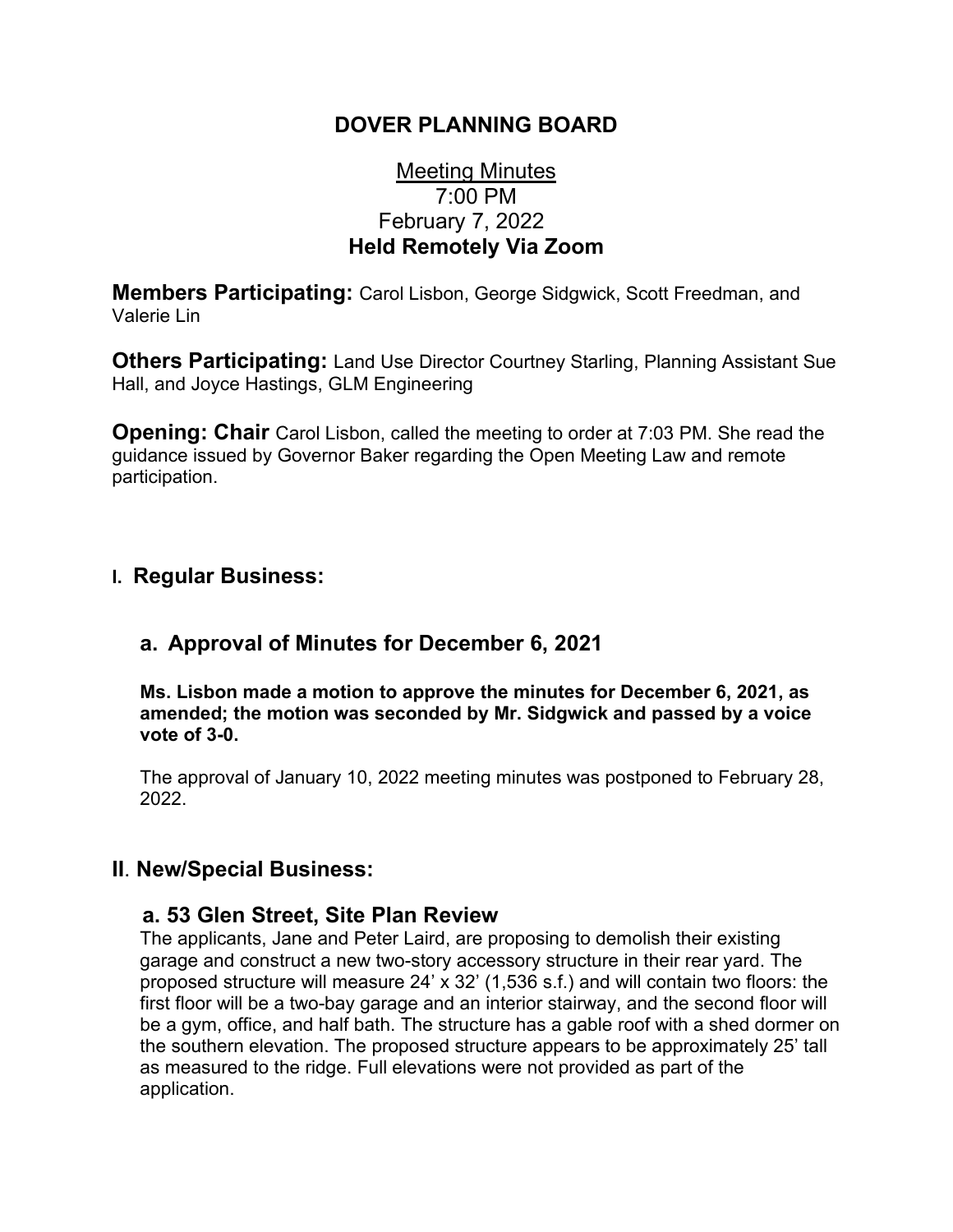Mr. Sidgwick asked if there were going to be any cooking facilities. There are none. Mr. Sidgwick also asked if abutters had been notified. Ms. Starling stated they had been notified, and two of the abutters were present though they declined to comment.

**Ms. Lisbon made a motion to approve the site plan by RIM Engineering, stamped and signed by Craig E. Cygawnoski, last dated 1/24/22, as well as the undated plans and elevations, by unknown, submitted on 1/24/21, subject to the following conditions:**

- **1. Prior to the issuance of a building permit, the applicant shall submit full elevations and floor plans, subject to the review and approval of the Building Inspector.**
- **2. Prior to the issuance of a building permit, minor modifications to the site plan may be approved administratively by the Land Use Director.**
- **3. No exterior lighting serving the accessory structure shall cast onto neighboring properties.**
- **4. The accessory structure shall not be used for human occupancy.**

**The motion was seconded by Mr. Freedman and passed by a voice vote of 3-0**

## **b. 9 County Street, Site Plan Review**

The 9 County Street applicant submitted a request to postpone until the February 28, 2022 meeting.

## III. **General Town Business**

a. Zoning Discussion – Modifications to the Table of Uses and Definitions The following Definitions were discussed:

- Accessory Apartments
- Average Finished Grade
- Building Height
- Craft Retail and Production Shop
- Driveway

Ms. Lin asked if another area other than the primary driveway, such as a path area leading to another part of the property would be considered a driveway? Ms. Starling stated two curb cuts are not permitted for residential uses, which limits extraneous driveway creation.

- Dwelling Unit
- Gross Floor Area

Ms. Lisbon asked whether an attic is a part of the calculations of Gross Floor Area. Ms. Starling responded by explaining that only finished rooms, including finished rooms in an attic or basement, are included and that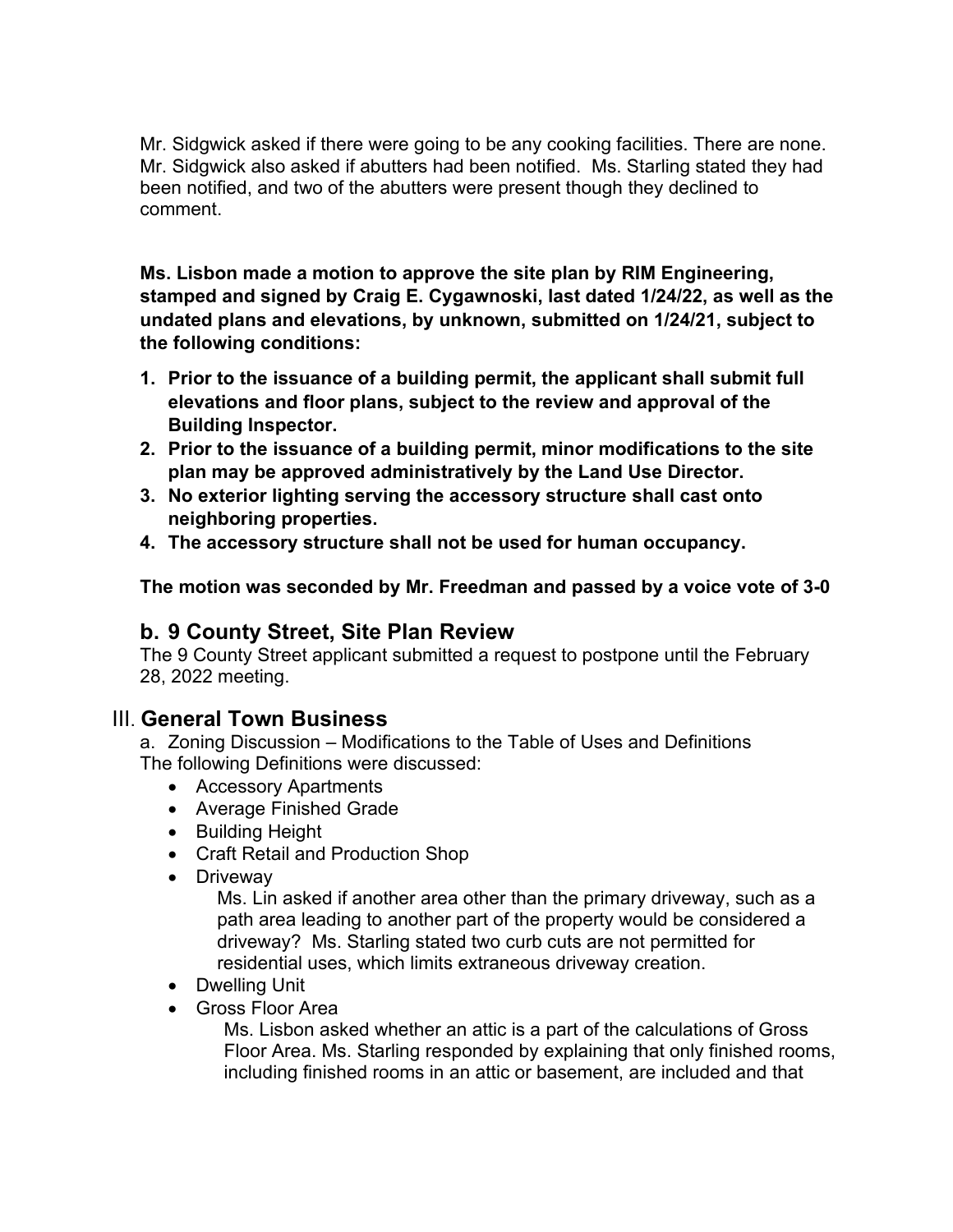language could be added to the proposed definition before the next Planning Board meeting to make it clearer.

• Formula Business

Ms. Lisbon asked if banks were included in the category of formula based business. Ms. Starling stated that was determined by the number of locations they have both in the area and the country.

Ms. Lin asked about medical facilities. Ms. Starling stated that it would also apply to "chain" medical facilities (e.g. Gentle Dental).

- Foundation
- Historic

Ms. Starling stated the proposed definition is based on the Department of the Interior standards. Ms. Lisbon asked if this will impact the Town Bylaw regarding its historic structures. Ms. Starling said it will not because it is a general bylaw. Ms. Lisbon noted that it might confuse people if the definitions are different. Ms. Starling stated consistency with existing definitions is a higher priority than a new definition ,and she would change the proposed zoning definition to reflect the existing Demolition Review bylaw definition.

- Impervious Surface
- Lot Coverage

Ms. Lisbon asked whether gravel driveways were considered impervious surfaces. Ms. Starling said yes because generally crushed gravel, although somewhat permeable, still impedes drainage. In the future, the Planning Board would like to better address lot coverage to incentive the use of permeable materials.

- Nonconforming Building or Lot
- Nonconforming Use
- Parking Space
- Perfect Square
- Setback
- Short-Term Rental
- Street
- Subdivision
- Use

The following Table of Uses were discussed:

- Planning Board would be the Special Permit granting authority where PB is noted in the Table of Uses. Specifically, for Accessory Units
- Retail Services or Service Establishments
- Formula Businesses

Ms. Lin asked if real estate companies would be considered formula businesses. Ms. Starling stated some would be.

• Restaurants or Places that Serve Food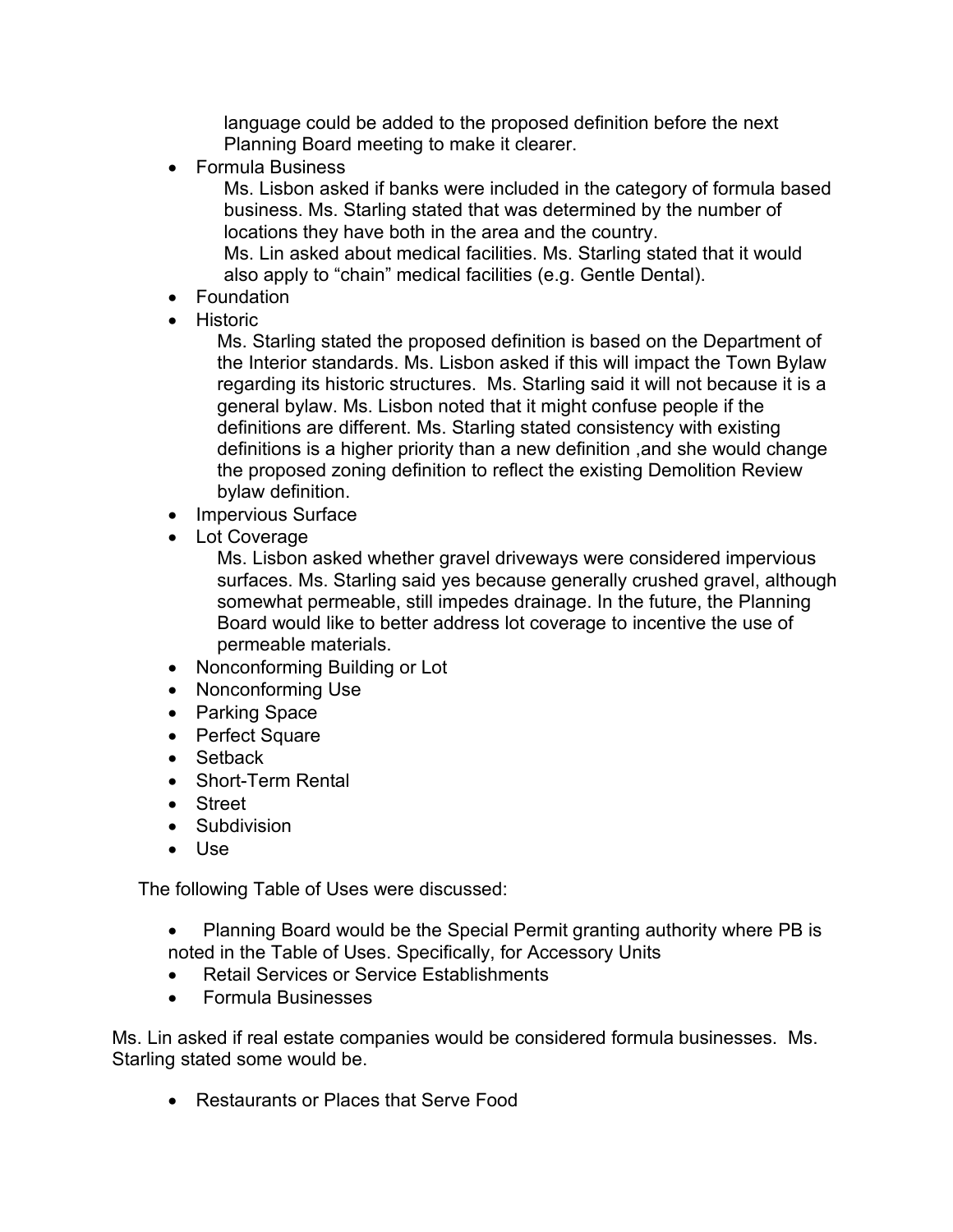Ms. Lin asked if the American Legion or the churches would fall under this category. Ms. Starling said that while they serve food, those uses are "assembly" or "social club" uses which are allowed as-of-right.

- Craft Retail and Production Shops
- Professional Offices
- Airport or Heliport Landing Field
- Short Term Rental

The Board briefly discussed whether or not there are STR units in Dover. Ms. Starling stated if they do exist, they are subject to a hotel & lodging (rooms) tax which the town could have a local option to adopt an additional local surcharge on the rooms tax to increase local receipts.

- Mixed Uses, Two or More Principal Uses on One Lot
- b. These Board members have agreed to represent the following Warrant Articles at the Warrant Open Hearing:
	- Table of Uses and Definitions Carol Lisbon and Bill Motley
	- Accessory Dwelling Units Jody Shue
	- Approval of Existing Trail Easements Open Space Committee with Assistance from Carol Lisbon and Bill Motley
	- Flood Plain Update Scott Freedman
- c. Board members agreed to inquire whether the application for 9 County Street could be heard at a later date due to a full agenda on 2/28, as a result of necessary work needed for preparation of the warrant articles for town meeting. Ms. Starling will contact the applicant.

# **IV. Updates from Land Use Director**

- A draft memo with comments will be reviewed at the next Planning Board meeting regarding the proposed new law with rules for MBTA service areas. After review the memo will be submitted to the Board of Selectmen to forward to the state.
- The Village Center Visioning survey will be closing in about a week.
- The Water Study Committee will interview for a water study consultant.
- Mr. Dwelley, Town Administrator, and Ms. Starling, Land Use Director, will meet with DCR to discuss the intended submission of an application for a Culvert Replacement Municipal Grant for the replacement of the culvert on Willow Street.
- A zoning hearing for town meeting articles will be scheduled in the near future. Ms. Starling will forward the details to the Board.

# **Adjournment:**